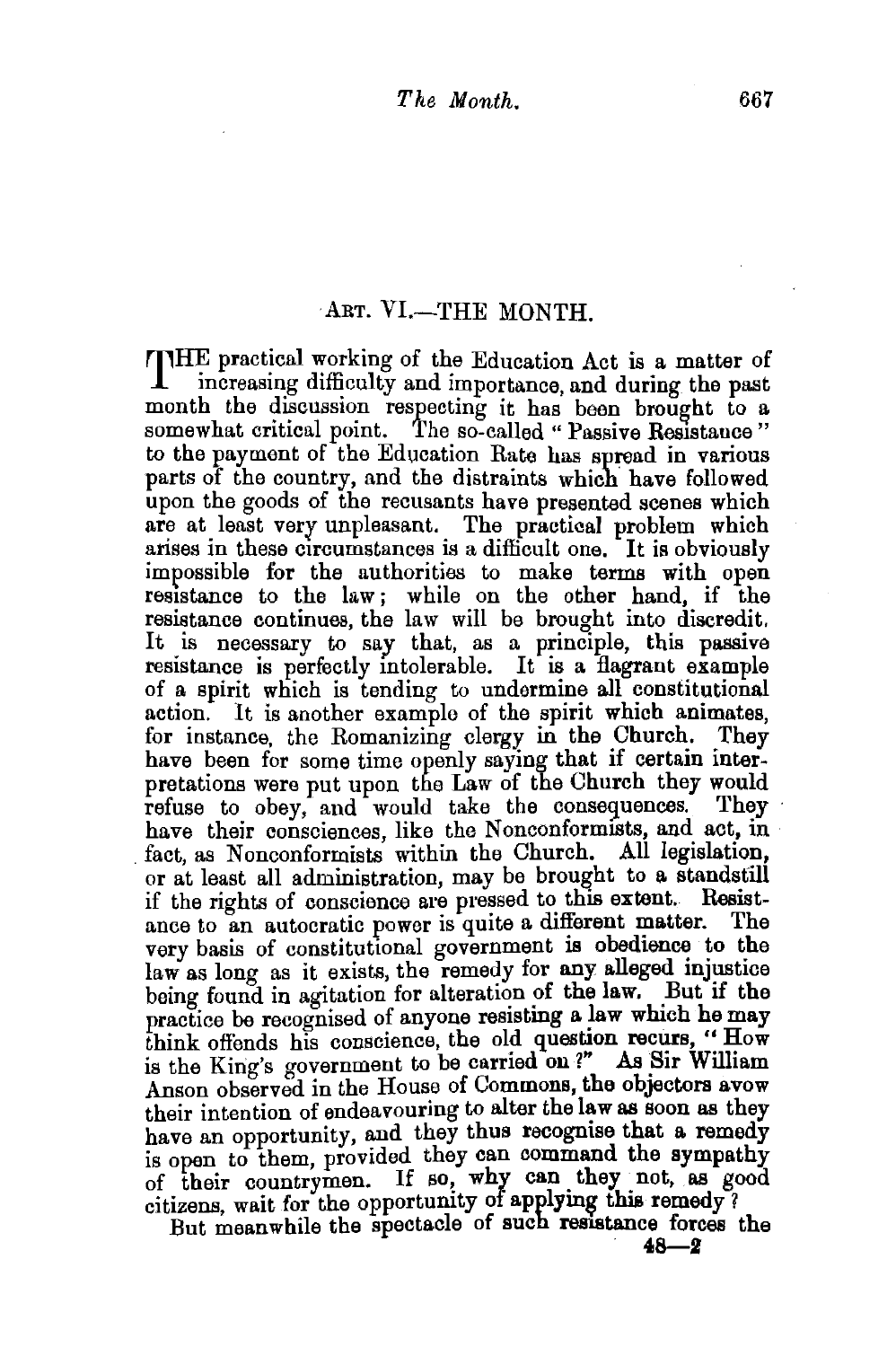matter back upon our consideration, and the heads of the Church, even more than the heads of the State, have been endeavouring to appease the opposition. It seems doubtful whether they have been taking a wise course. Both the Archbishop of Canterbury and the Bishop of London have been urging that, in point of fact, the contributions still incumbent on Churchmen for the maintenance of the fabric of their Elementary Schools more than cover, in practice, the cost of the religious instruction given in them, so that no real charge for denominational teaching is thrown upon the rates. But this, which may be true, does not touch the real grievance which is alleged. That grievance is not merely that a portion of the rate, more or less, goes to pay for Church teaching, but that it goes to support schools which are definitely and entirely Church schools, and which are, in fact, an integral part of the Church system. It is nothing more nor less than the old Church rate difficulty in another form. The Dissenters then refused to pay rates for purely Church purposes. The result was that the rate was abolished, and the expenses it defrayed had to be provided for by voluntary contributions. In this case, the new Act has substituted rates for voluntary contributions in respect of the greater part of the expenses of Church schools, and the contention of the Nonconformists is that, in such circumstances, the schools ought not to remain in the hands of the Church, but should be under the entire control of the public. The Kenyon-Slaney clause has, indeed, much restricted the power of the Church in respect to the actual religious teaching in such schools. But it cannot be denied that, by the predominance given to foundation managers, they remain substantially Church schools, and the gist of the grievance thus subsists. Churchmen may, indeed, well consider that the action of the Nonconformists is very ungenerous in view of the vast contributions which Churchmen have made in the past, and which they will have to make still, in the provision and maintenance of the Church schools. But generosity is not an element to be taken into account in political controversy, particularly where ecclesiastical interests are concerned. The Nonconformists will certainly assert their claim to the utmost under present circumstances ; and that claim is, as it was in the case of the Church rates, that public money shall not be applied in the present day to distinctively Church purposes.

All this is intelligible and plausible until we ask what is the alternative which the Nonconformists would adopt. *!s* there to be any religious teaching in the schools ; and If so, what? Is it to be the so-called undenominational teaching of the Board schools? But if that were the teaching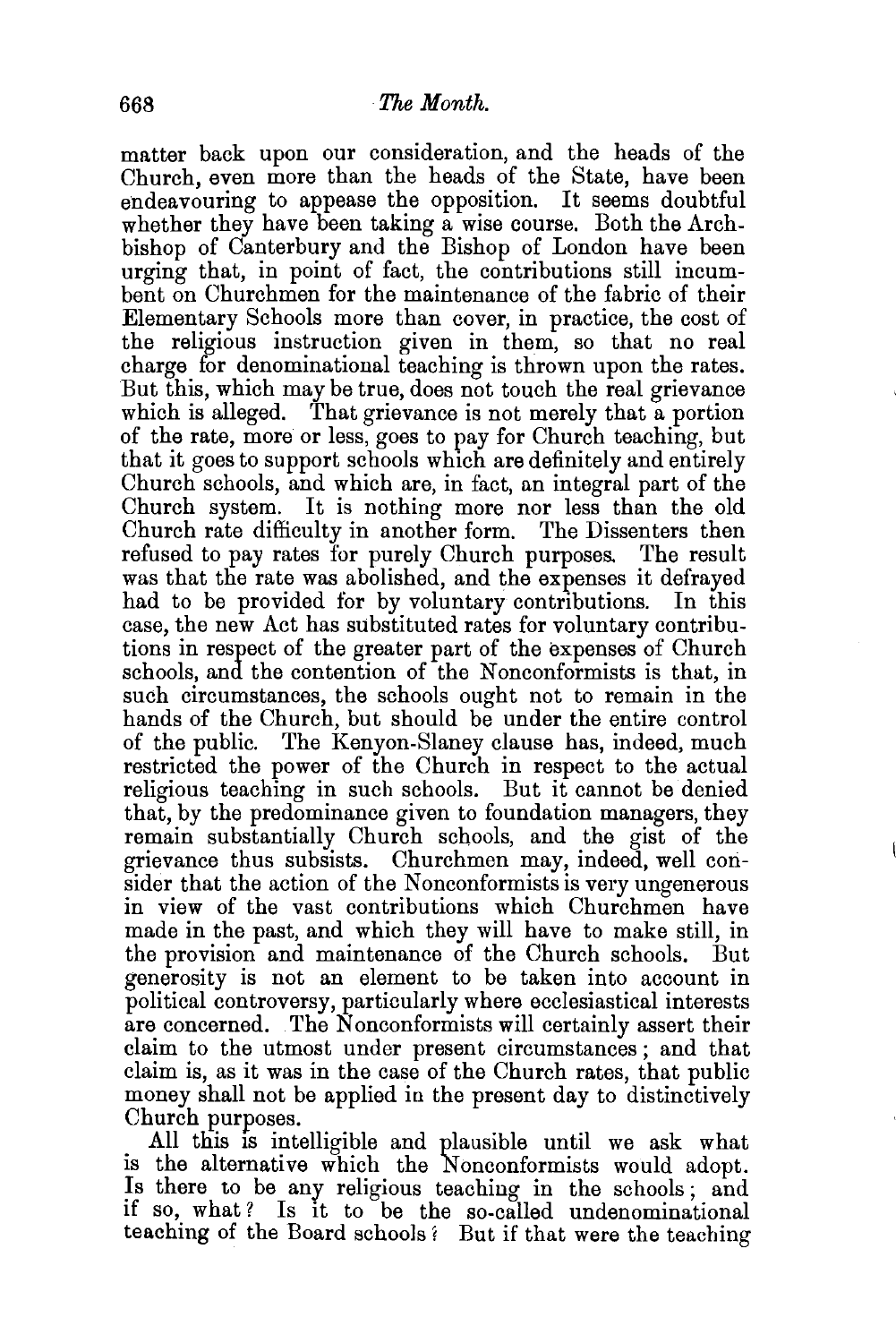universally enforced by the law, Churchmen would be subjected, as they have been in the past, to precisely the same grievance of which Nonconformists are now complaining. They conscientiously object to undenominational teaching as much as Nonconformists do to Church teaching; and the grievance in their case would be peculiarly aggravated, as the schools in which such teaching would be enforced would have been mainly provided by their contributions in the past, and they would be the largest ratepayers in the present. In fact, if there is to be any religious education in the schools at all, it must be unsatisfactory to one class of ratepayers or another, and on the principles of passive resisters it must be unjust to some class or other. In this dilemma it is thought, in some quarters, that we are forced to the alternative of purely secular education in State-aided schools, leaving all religious instruction to the Church and the various denominations. But it would soon be found that this lands us inevitably in the same difficulty. A purely secular education is impossible. The mere exclusion of religion has its positive as well as its negative side. To bring children up in an atmosphere of thought from which religion is excluded is, in the view of many persons, to exert a disastrously irreligious influence upon their minds. Unless, moreover, teaching is rigidly restricted, which is now impossible, to reading, writing, and arithmetic, subjects like history must be introduced, in which religion must needs enter with full sails; and a Roman Catholic teacher of English history would be exerting mischievous political as well as religious influences. It may safely be said that, in the end, it is impossible to devise any form of instruction in elementary schools which will not offend the religious views or consciences of one class or other of ratepayers; and consequently, if the contention of the Nonconformists is to be admitted, there can never be any system of elementary education which may not justly be met by passive resistance.

These considerations seem to reduce the Nonconformist position, as an abstract principle, to an absurdity, and to show that, if we are ever to have a national system of education, people must be prepared to pay rates for some religious teach. mg or other which they would not themselves adopt or approve. The practical question, accordingly, must be how to render this unwelcome necessity as bearable as possible. It must, unhappily, be admitted that a considerable section of the clergy at the present time are doing what they can to make the existing arrangement as unbearable as possible. By assimilating their teaching and their ritual as nearly as possible to that of Rome, they are investing Church education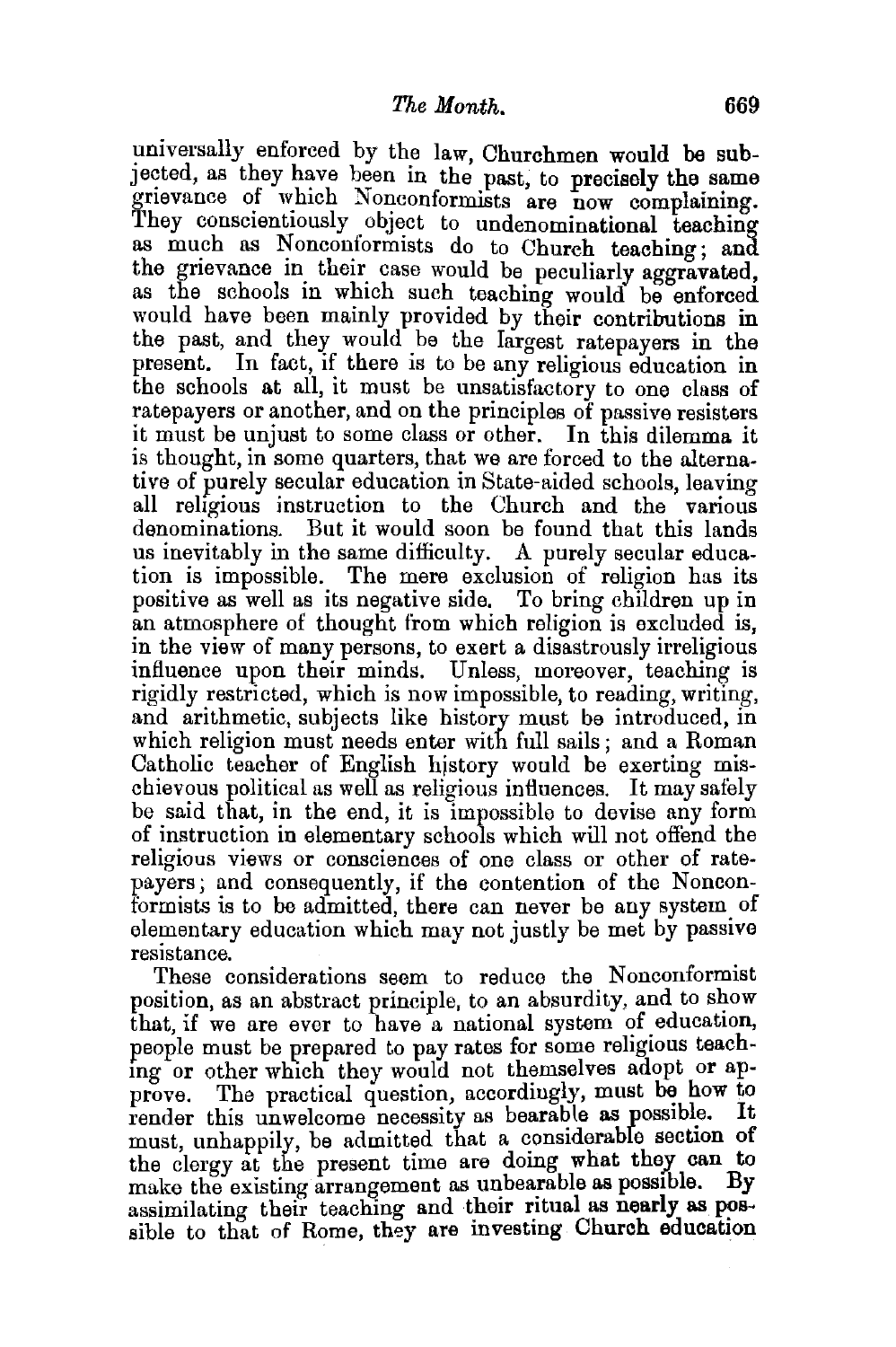and Church schools with a character which rouses the natural suspicion and apprehension of the Protestant feeling in the country. Purely secular education or a narrow undenominational system would be similarly offensive in their turn. In these circumstances, a suggestion which has been made in a letter by the Archbishop of Canterbury seems to bring the matter to a practical test. He had been invited by a correspondent to adopt the plan of "trusting the people," and he replied that he has personally no objection to doing so, provided the trust be real and absolute-" provided, that is, that the local authorities be left at liberty to exercise unfettered discretion by appointing, as in Scotland, denominational teachers whose qualifications to give religious teaching may be inquired into or tested, and by supportmg, as in Scotland, what are virtually denominational schools, where such schools are locally desired, the whole cost of such teachers and such schools, including the buildings, being in Scotland defrayed out of the rates and taxes." In other words, would it be possible to leave each body of managers perfectly free to give such religious teaching as they chose in the schools under their care ? And if this were done, and the Church and the Nonconformists were left to decide their differences in each parish or district, would the minority consent to the maintenance by public rates of the system which might thus be determined? It would seem there would be much to be said for such a system, as it would enable each district to have the system of religious education which was most in conformity with the religious views predominant in it, and men might defer more readily to the decision of the majority if they had had a direct voice in its settlement. There is no sign that the Nonconformists will accept the suggestion. But it seems the only alternative to an arrangement under which the grievance now resented by the passive resisters must be borne by some one or other. Under any system that is conceivable, somebody must pay rates for teaching of which he disapproves. It is the turn of the Nonconformists to.day. If they had their way, it would be the turn of the Churchmen to-morrow. The only practical question is, What is the most reasonable or bearable form under which the hardship can be imposed?

When the matter is brought to this point, a consideration must be borne in mind which is, of course, kept out of view by Nonconformists, but which we think those who speak for the Church would be wiser to urge more boldly than at present. That consideration arises out of the position of the Church as established throughout the country, and out of the responsibility which that establishment involves. Every clergyman is solemnly charged at his ordination with the spiritual cure